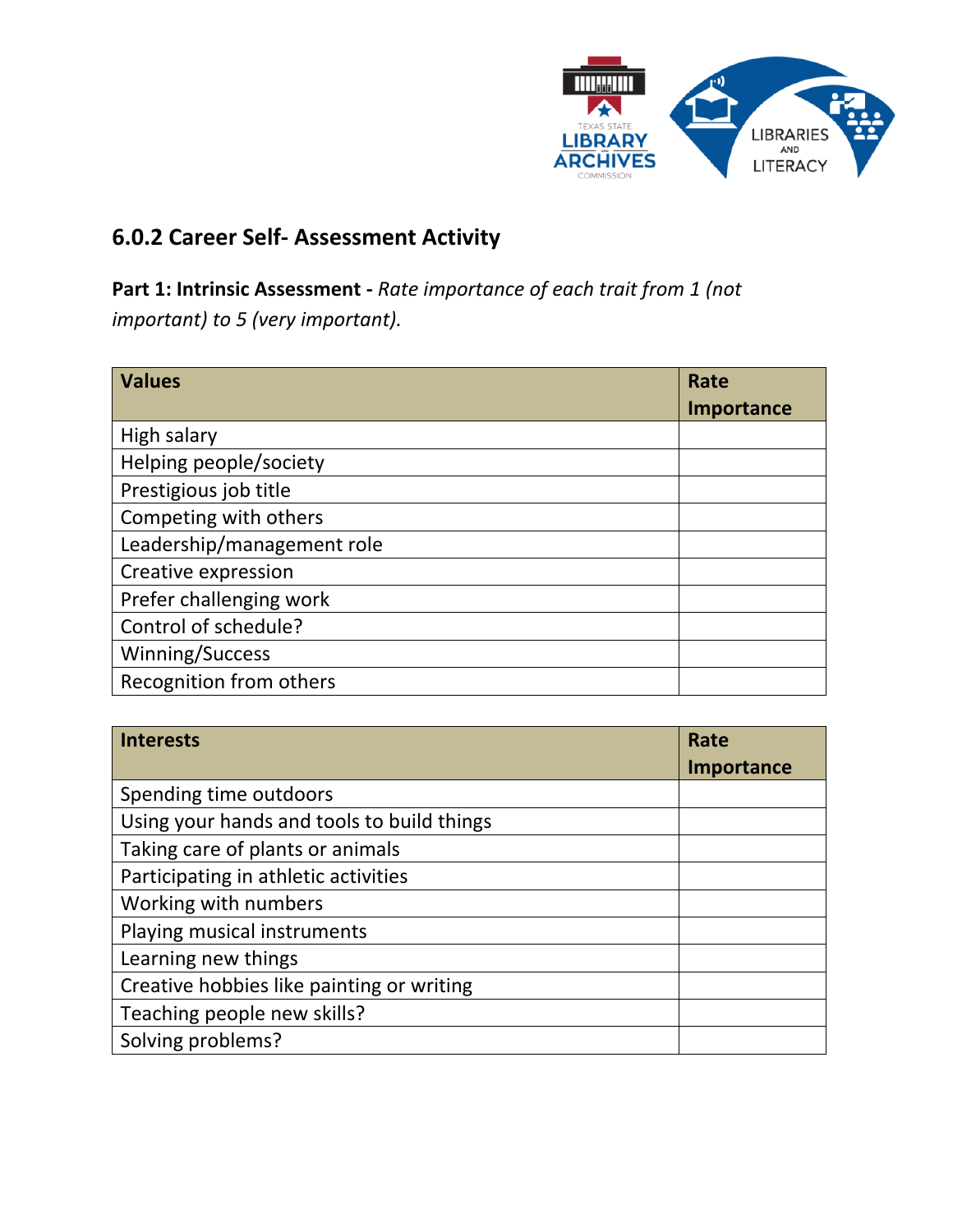| Personality                      | Rate       |
|----------------------------------|------------|
|                                  | Importance |
| Working independently            |            |
| Working in groups                |            |
| Interacting with the public      |            |
| Performing repetitive tasks      |            |
| Work under pressure              |            |
| Well-organized                   |            |
| Managing other people            |            |
| Coping with negative outcomes    |            |
| Flexibility                      |            |
| Following established procedures |            |

## **Part Two: Extrinsic Assessment –** *Rate your technical and interpersonal skills.*

*Then list your experience and financial needs.* 

| <b>Technical Skills</b> | <b>Skill Level</b> | <b>Examples</b> |
|-------------------------|--------------------|-----------------|
| Computer/Software       |                    |                 |
| <b>Other Languages</b>  |                    |                 |
| Drawing/Painting        |                    |                 |
| Writing                 |                    |                 |
| <b>Public Speaking</b>  |                    |                 |
| Personal care           |                    |                 |
| Repair and              |                    |                 |
| Maintenance             |                    |                 |
| Installation            |                    |                 |
| Troubleshooting         |                    |                 |
| Other                   |                    |                 |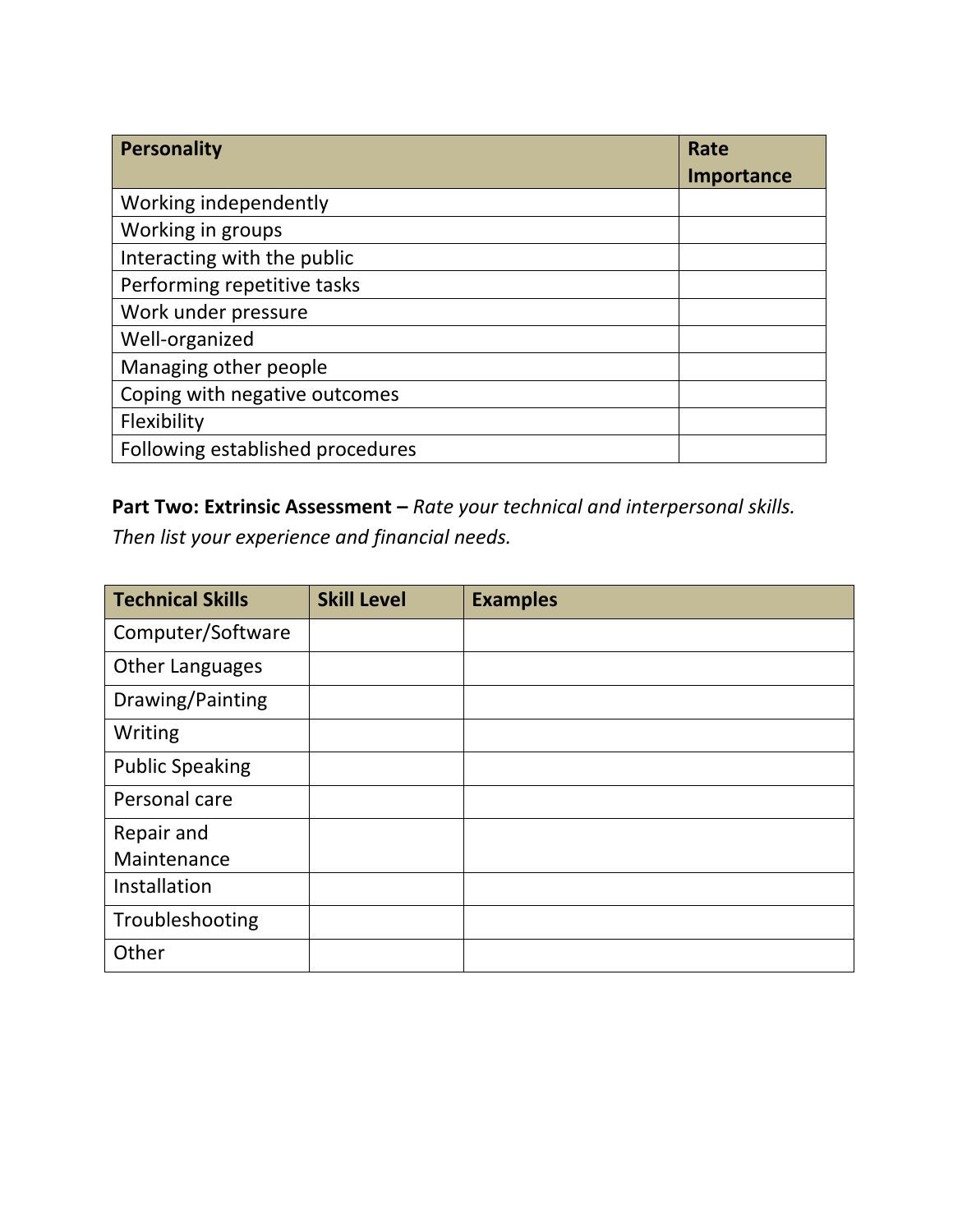| <b>Interpersonal Skills</b>    | <b>Strong</b> | <b>Medium</b> | <b>Weak</b> |
|--------------------------------|---------------|---------------|-------------|
| <b>Detail Oriented</b>         |               |               |             |
| Coordination/Make decisions    |               |               |             |
| Logic/Critical Thinking        |               |               |             |
| Teaching/Instruction/Advising  |               |               |             |
| Negotiation/Persuasion         |               |               |             |
| Time management                |               |               |             |
| Work without supervision       |               |               |             |
| Improve procedures             |               |               |             |
| Find opportunities to help     |               |               |             |
| Solve problems/Resolve         |               |               |             |
| conflict                       |               |               |             |
| <b>Customer service skills</b> |               |               |             |
| Work as a team                 |               |               |             |
| Communicate information        |               |               |             |
| clearly                        |               |               |             |
| Identify problems              |               |               |             |
| Empathize/Sensitive to         |               |               |             |
| feelings                       |               |               |             |
| Respect others                 |               |               |             |
| Listen to others               |               |               |             |